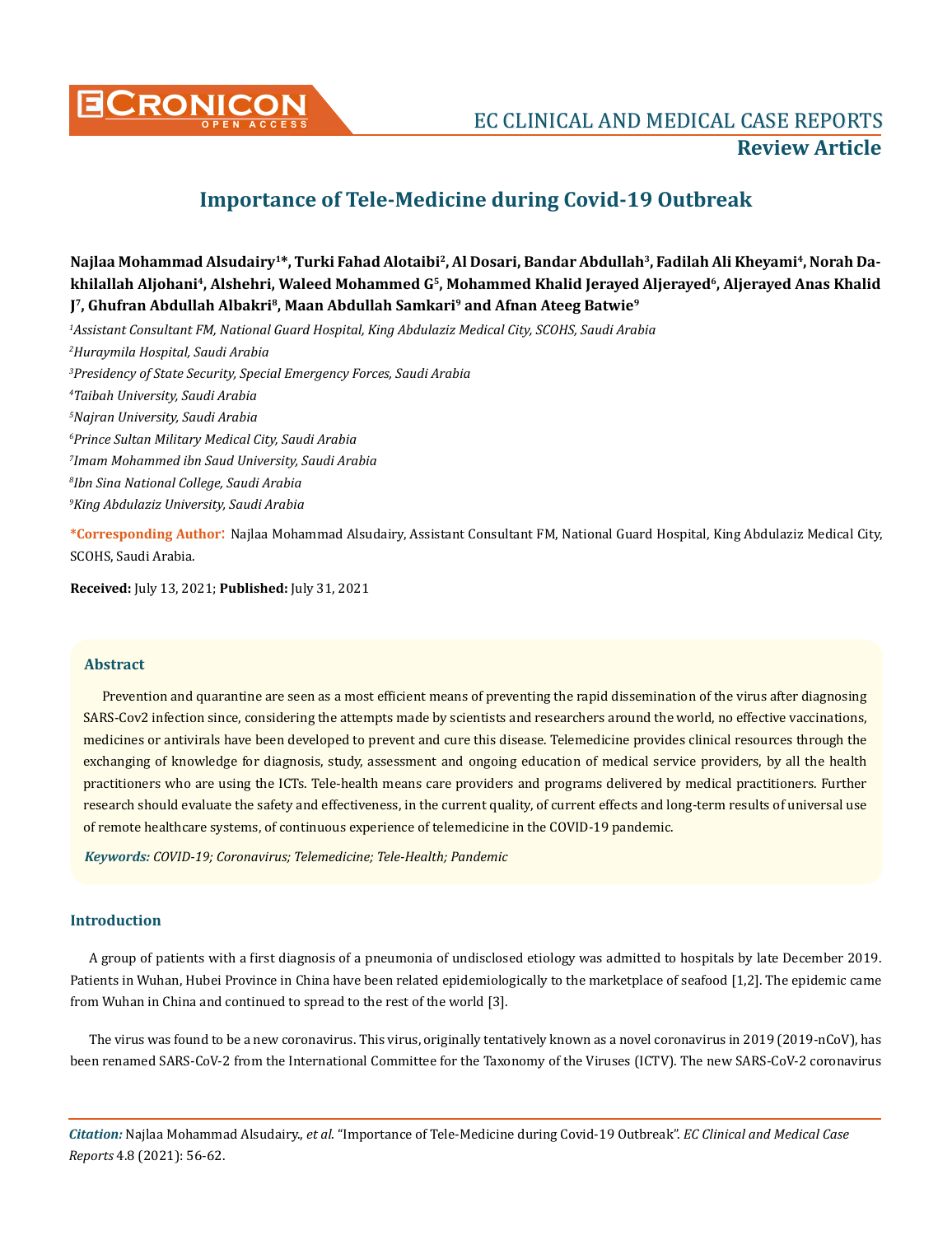is a positive RNA virus which can be encoded and integrated with its own RNA messenger to the host cell promptly, thus promoting cell reproduction and infectiousness [5].

In early January 2020, WHO was alerted that the outbreak of fever, dyspnea and cough caused a serious pneumonia with bilateral invasive pulmonary infiltration [6]. The WHO announced a pandemic on 31 January 2020 as a world health emergency and on 11 March 2020 that it has the ability to extend to a global dimension [7]. The WHO declared this emergency global health emergency. On 11 March 2020. Around 3 million patients in 187 countries, regions or nations with a death risk of 4.2 per cent have experienced COVID-19 epidemic and are a significant public health issue [8].

The 2019-nCoV origins remains undisclosed. However, the growing outbreak was related to the Market for Seafood in Huanan South China [9]. In order to aid in the discovery of the zoonotic propagation pattern [10], it is necessary to identify the virus source. Most of the reports conclude that the 2019-nCoV host could be bats, pangolins or seafood and the challenge is to identify the intermediate host for human transmission of the coronavirus [11]. It seems that the virus may have first been transferred to people by a contaminated animal on the seafood market [12]. The COVID-19 virus was soon detected as a secondary vector of infection by droplets and contact human-tohuman [13]. Several studies indicate that the most common source for COVID-19 distribution was symptomatic individuals. It spreads mainly to persons by coughing or sneezing an affected person by means of respiratory droplets [14]. In addition, there are suggestions that asymptomatic individuals could transmit the virus that increases the difficulty of COVID 19-infection dynamics of disease transmission [15]. Furthermore, the possibility of SARS-CoV-2 transmission should be determined on other potential and expected routes as well as in other respiratory viruses by direct contact including shaking of contaminated hands or direct contact with contaminated surfs, if blood transfusion, organ transplantation or transplant and perinatal routes are still possible, SARS-CoV-2 transmission routes Recent studies have shown that aerosol and fomite exposure will continue to work for hours in aerosols and up to days on surfaces, and thus could play a strong role in SARS-CoV-2 transmission [16,17].

Recent findings have shown that the population aged 60 or more and low in immune function, with chronic diseases such as diabetes, coronary diseases, chronic respiratory conditions, cancer, renal dysfunction and hepatic disorder, are at greater risk for extreme CO-VID-19 than infected children or who may have milder signs or also asymptomatic infection [18].

For patients with COVID-19, fever and inflammation, shortness of breath, and other non-specific signs, such as headache, dyspnea, nausea and muscle suffering, are the most frequent clinical symptoms. In addition, certain patients experience bowel problems including diarrhoea and vomiting [19]. SARS-CoV-2 infuses the pulmonary parenchyma and causes extreme lung inflammation. This can be seen in CT pictures like ground glass opacity in the lungs. This lesion affects one lobe at first and then spreads over other lung lobes [20]. In addition to pneumonia, COVID-19 infection and some acute respiratory distress syndromes established (ARDS). Indications of the seriousness of the infection by the CO VID-19 disease are given by blood biochemistry indexes (such as albumin, lactate dehydrogenase, C-reactant proteins, lymphocytes (percent) and neutrophils (percent). In the majority of patients, aspartate aminotransferase (AST), aspartate aminotransferase (AST), lactate dehydrogenase (LDH) and inflammatory biomarkers were present with lymphopenia and platelet abnormality [22].

Prevention and quarantine are seen as a most efficient means of preventing the rapid dissemination of the virus after diagnosing SARS-Cov2 infection since, considering the attempts made by scientists and researchers around the world, no effective vaccinations, medicines or antivirals have been developed to prevent and cure this disease. Vaccines and coronavirus are being developed. Several interventions were also established to support COVID- 2019 patients in oxygen therapy (major intervention treatment), antivirals (Lopinavir, Ritonavir, Ribavirin, Favipiravir (T-705) [23,24].

Telemedicine provides clinical resources through the exchanging of knowledge for diagnosis, study, assessment and ongoing education of medical service providers, by all the health practitioners who are using the ICTs. Tele-health means care providers and programs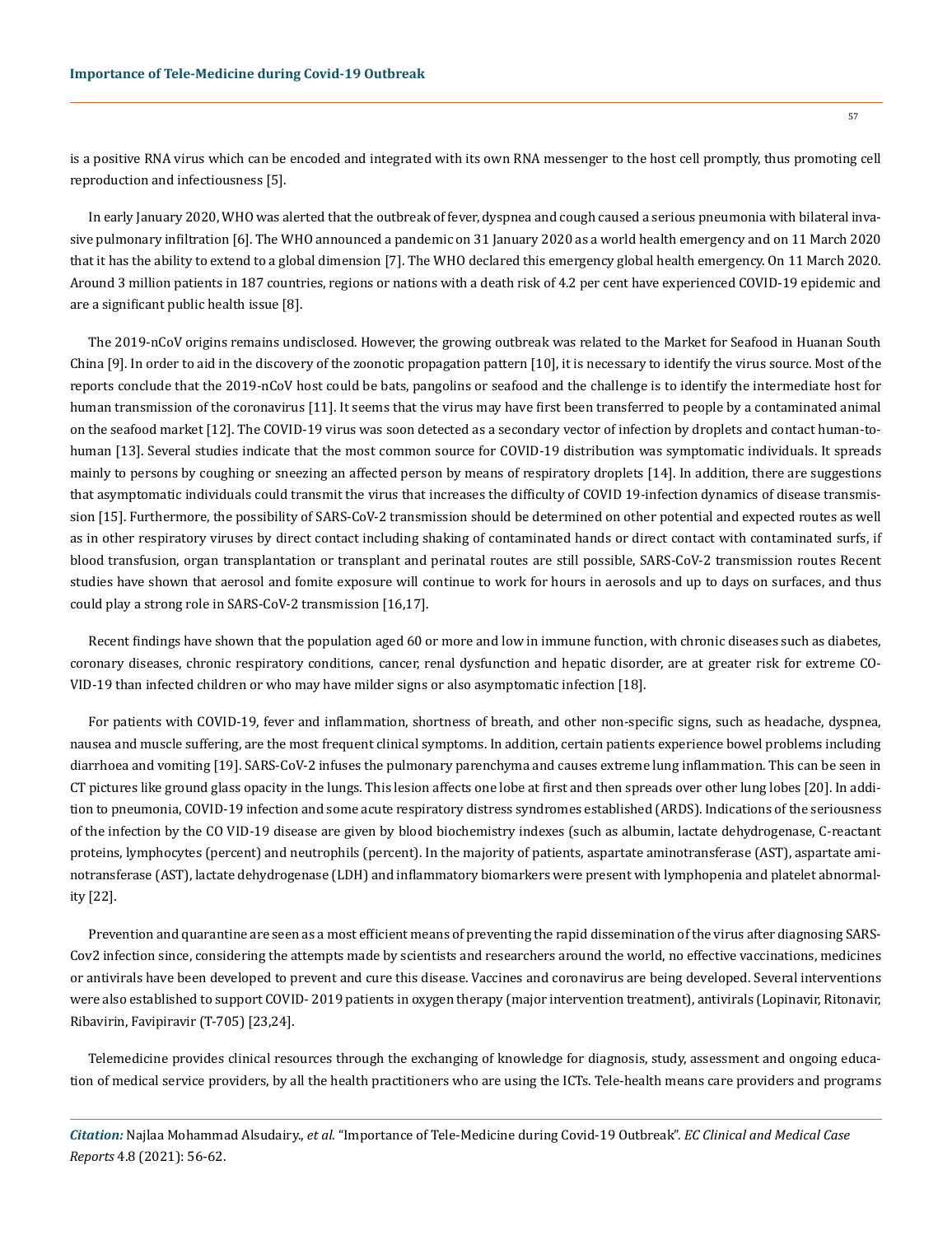delivered by medical practitioners in general, including nurses, pharmacists etc [25]. Telemedicine is a part of the tele-health system [25]. Telemedicine is 'a tool to support your medical welfare by two-way, real-time, immersive contact between the patient and the doctor at a remote location,' the Centers for Medicare and Medicaid Services (CMS) states [26].

Telemedicine's roots can be traced back to the use of old hieroglyphs as well as scrolls to exchange health-related facts, including diseases or epidemics [27]. Although the word "healing from far away" was coined at the end of the 1970's, telemedicine was accepted in different parts of the world in the early 2000s. In the last few decades, technological advances have greatly enhanced internet usability and continuity of treatment. However, owing to high regulatory laws and the absence of supporting payment systems, telemedicine also needs to be broadly applied [28].

Telemedicine is becoming more available than ever with the advent of smartphone and computer technology. The Pew Research Center reports from 2019 survey that 90% of Americans use the Internet [29]. This growth in access to cell technology was crucial for telemedicine. Telemedicine use in the United States has increased exponentially. The proportion of US hospitals connected to patients using video and other technologies rose from 35% to 76% from 2010 to 2017 [30]. An increase of 53 percent in telemedicine insurance claims has been announced by the American Medical Association in 2016 - 2017. This is probably the reason why telemedicine is increasingly successful, because today doctors are able to provide practically more and more services [31].

Patients view results, refill medicines and email messages directly to their doctor via these programs. We also have the ability, through live streaming, also called synchronous telemedicine, to communicate with providers in real time. We can also exchange images, laboratories or test findings such that the latter interpretations can be called store and advance or asynchronous telemedicine. We can also share images. Finally, we have used telemedicine measures to further enhance the telemedicine environment for both patients and the wearable sensors, such as mobile cameras, optical stethoscopes, ophthalmoscopes and otoscopes [32].

Telemedicine will increase access to quality, cost-effective treatment for patients during the present pandemic by retaining physical distance to the safety of patients and providers alike. Text, email and cell phone applications and data on wearable devices can also be used for sharing information among patients and clinicians in addition to virtual visits [33]. The need for this service is moving quickly and in the face of the present pandemic is growing.

The accelerated development of the disease poses the entire world with a real problem. When citizens' normal potential is surpassed, health providers and policymakers are battling. Social distance action will benefit and sustain health care services, particularly in the fields of public health, preventative health and clinical practice [34,35]. One of the most effective strategy to minimise and alleviate the progress of the epidemic is social distance interventions.

Increasing tele-health health services are practicable and telemedicine offers a way to provide patients with medical treatment during this global pandemic [36]. In order to allow increased use of telehealth systems, the US Centers for Disease Control and Prevention, many government agencies for public health, several European Union countries and China have changed current rules and regulations and have encouraged telehealth as part of the response to the new coronavirus [37].

#### **Role during pandemic**

Following the COVID-19 pandemic, telemedicine was actively taken into account in the provision of health care across countries. It has been an effective method in taking care of COVID-19 patients while enhancing efficiency for health professionals and patients. The exponential increase in the number of cases in the population with many cases of home isolation is a feasible choice for monitoring and prompt reference. Telecommunications platforms are used in the monitoring and treatment management of asymptomatic/mild COVID-19 cases during domestic home isolation. Primary care providers' trial of patients would ensure that clinical and logistics facilities are available for patients who most need them [38].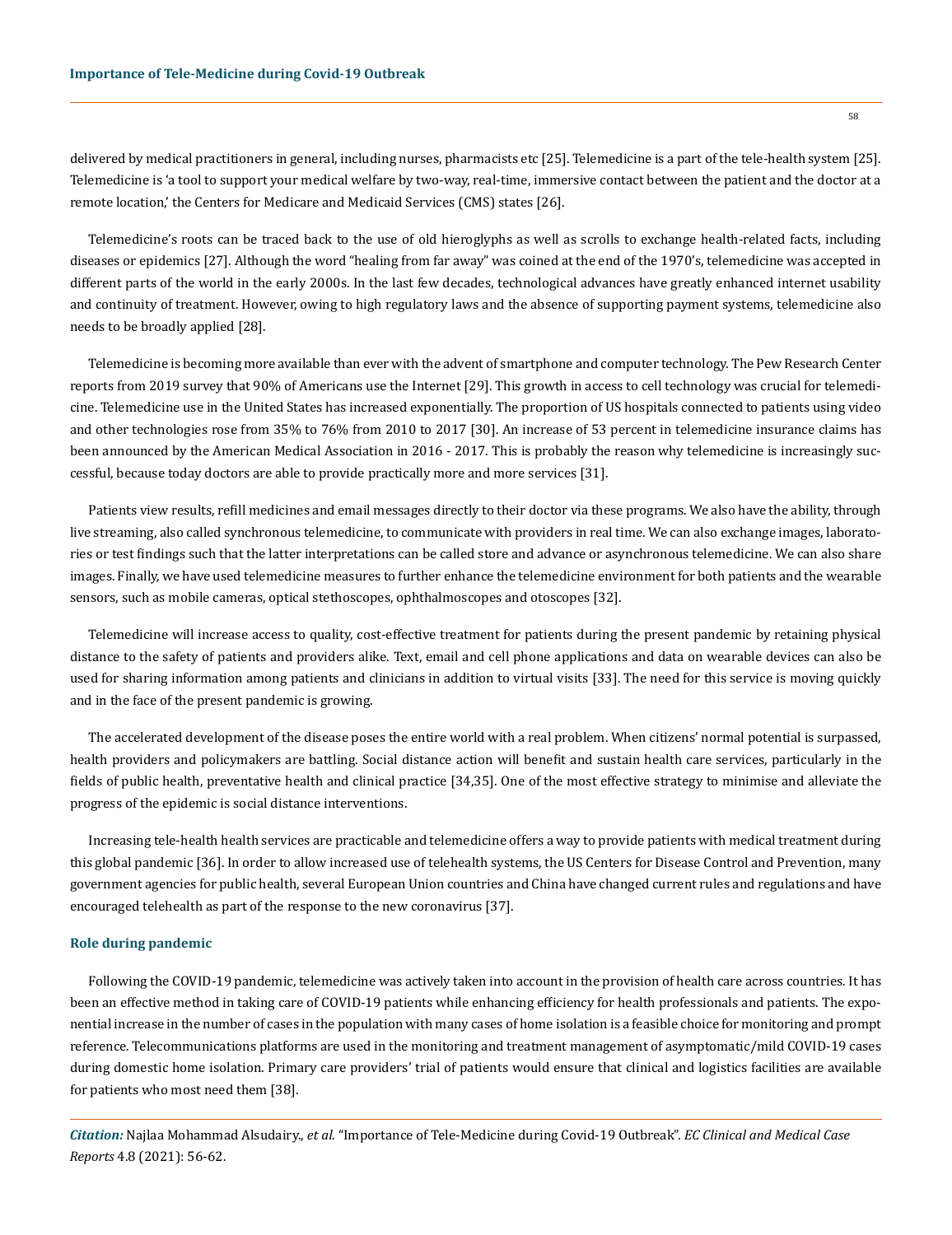In the context of the viral pandemic, telemedicine has become a method for delivering health updates not only to sick but also to non-infected people [39]. Telemedicine was used to evaluate respiratory symptoms in patients with COVID-19 that may be a component of an early infection presentation of COVID-19 [40]. Screenings may also be performed by telemedicine for suspicious patients in disadvantaged populations such as poor elderly persons in nursing homes, shelters, etc., if they are shown to be in general good health then teleconsultations can take place every day and avoid more disclosure of other health workers [41].

#### **Telemedicine can have different forms**

- Online consultations: telecare (telephone, videoconferencing) of patients reporting symptoms or seeking advice on diseases which doctors with household limitations can also use; Foreign triage - patient sorting until they reach the emergency room [42].
- Telemonitoring/screening: electronics collecting, transforming, evaluating, and reporting patient health results, such as blood pressure, oxygen and respiratory rates to a medical team; Symptom screening of patients answering particular questions [42].
- Sensors: Such as GPS trackers in remote platforms to allow users to conveniently avoid potentially dangerous locations.
- Chatbots: for recommendations, FAQs, and connecting at-risk patients to a doctor.

In its guidelines on key facilities for enhancing health systems response to COVID-19, the World Health Organization has cited telemedicine [43]. It can be used in forward triages where it is possible to test patients before approaching the health center [44]. Updating their intermediate guidelines on infection preventing and emphasizing telemedicine facility introduction to minimise the risk of spread [45] was done at the Center for Disease Control and Prevention (CDC) in the USA. This would help to identify and move patients without direct interaction in early stages, thus reducing the risk of infection for health professionals and the public.

#### **International efforts**

Telemedicine systems in China have reduced mortality rates and lowered COVID-19 rates in the province of Shanghdong. Telemedicine provided advice for preventing and treating society and the medical personnel and thus played an important role in monitoring COVID-19 in this Province, by teaching, contact and remote consultation [46]. In order to capture, convert and evaluate patient health data such as the amount of oxygen, the breathing rhythm and the pain accurately, the handheld telemedicine devices are used, reporting data to the attending physician. That then helps reduce the chance of contamination and the possible transfer of infections to the nurse and doctors, preventing close contact with the body [46].

In 2012, the Italian Telemedicine Protocols were adopted in Italy in the context of the pandemic to encourage increased usage across the country of telemedicine technology. For patients who had reported COVID-19 infection without the need for prior registration the Health Ministry in France approved the repayment of video tele-consultation and tele-expertise by the National Health Insurance (NHI). Increased pandemic incentives for nurse participating in patient tracking. Since the pandemic, 44% of general practitioners had at least one tele-control consultation in Paris [48].

Despite the efforts to prevent the spread of the virus by social distancing and strict lock-out measures, India has seen an increase in COVID-19 cases. In order to minimise direct physician communication during the pandemic, the Indian Government has introduced telemedicine. It stresses medical ethics values and the ethical standards of privacy and confidentiality in accordance with the Indian Medical Council Act. The central and state governments have later implemented several policies to improve national telemedicine services [49]. A first institute has begun to provide consultations with patients on non-COVID-19 disorders through telemedicine in the Indian Institute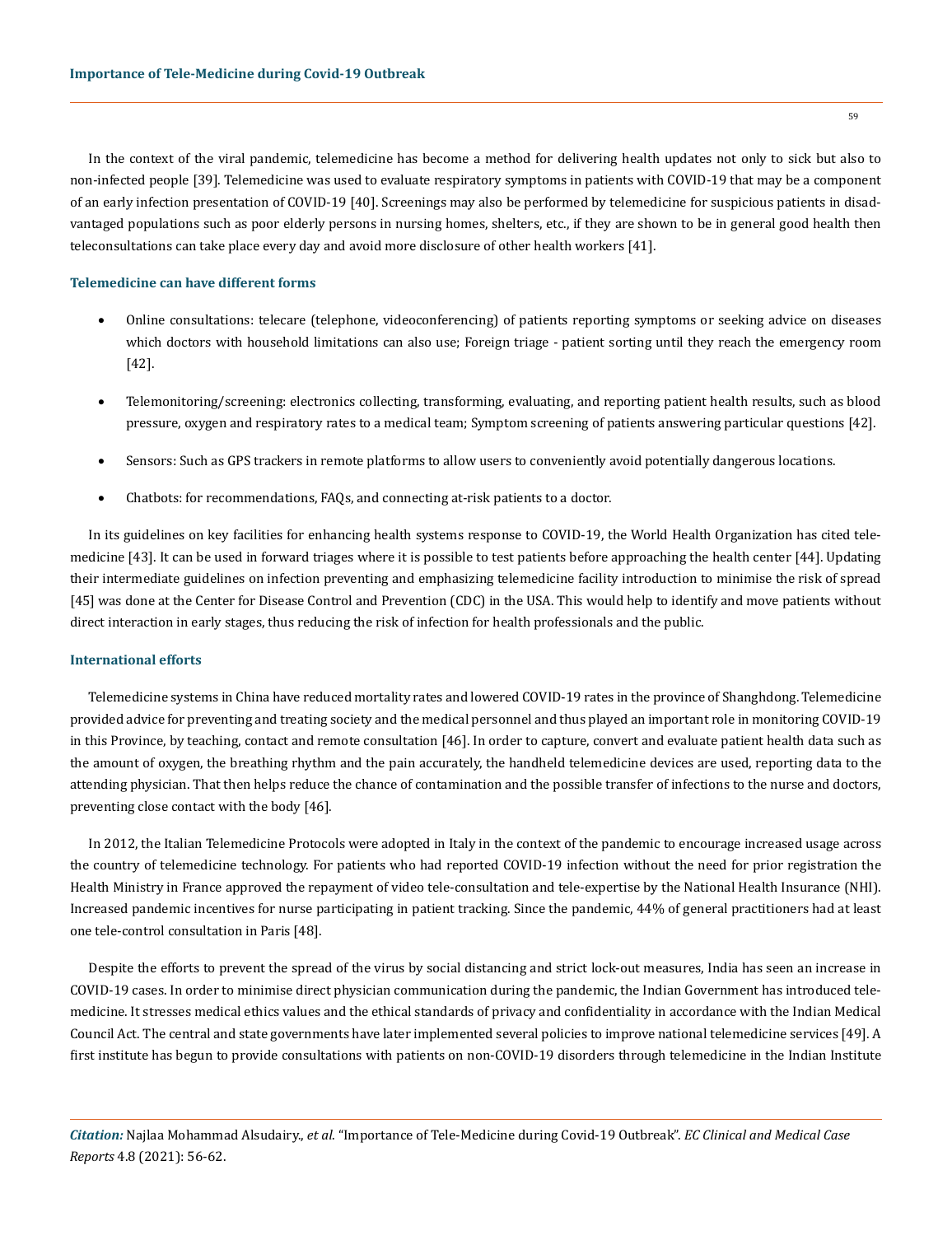of Medical Sciences. Calldoc and DR YSR Telemedicine are country efforts to provide OPD treatment throughout COVID-19. The customer can communicate to the doctor via the use of this smartphone app through video, audio or conversation, and patients can upload the test reports for the doctors for inspection. This is done via phone. After consultation, doctors can submit prescriptions on the app [49].

Telemedicine has significant advantages, but it does provide a two-way automated compilation and exchange of sensible health information from healthcare professionals and patients that may pose a security danger, in the form of a fitness promotion, prevention, and the home treatment of chronically-conscious conditions [50]. Legal concerns, such as the lack of a global legal system to provide treatment for health practitioners in various jurisdictions and nations, a lack of patient safety and confidentiality rules, and healthcare professionals are key barriers to telemedicine [51].

## **Conclusion**

Tele-medicine has a significant role during COVID-19 pandemic. Telemedicine can provide a comprehensive patient care for patients worldwide. Further research should evaluate the safety and effectiveness, in the current quality, of current effects and long-term results of universal use of remote healthcare systems, of continuous experience of telemedicine in the COVID-19 pandemic. COVID-19 pandemic will represent a transition in the healthcare environment with more people embracing teleconsultation and a shift in the country's health care system.

# **Bibliography**

- 1. Lu H., *et al*[. "Outbreak of pneumonia of unknown etiology in Wuhan China: the mystery and the miracle".](https://pubmed.ncbi.nlm.nih.gov/31950516/) *Journal of Medical Virology* [92.4 \(2020\): 401-402.](https://pubmed.ncbi.nlm.nih.gov/31950516/)
- 2. Bogoch II., *et al*[. "Pneumonia of unknown aetiology in Wuhan, China: potential for international spread via commercial air travel".](https://pubmed.ncbi.nlm.nih.gov/31943059/)  *[Journal of Travel Medicine](https://pubmed.ncbi.nlm.nih.gov/31943059/)* 27.2 (2020).
- 3. Lipsitch M., *et al*[. "Defining the epidemiology of Covid-19-studies needed".](https://www.nejm.org/doi/full/10.1056/nejmp2002125) *The New England Journal of Medicine* (2020).
- 4. Gorbalenya AE., *et al*[. "Severe acute respiratory syndrome-related coronavirus: The species and its viruses a statement of the Coro](https://www.biorxiv.org/content/10.1101/2020.02.07.937862v1)[navirus Study Group".](https://www.biorxiv.org/content/10.1101/2020.02.07.937862v1) *Bio Rxiv* (2020).
- 5. Modrow S., *et al*[. "Viruses with single-stranded positive-sense RNA genomes".](https://www.google.com/search?client=firefox-b-d&q=Viruses+with+single-stranded+positive-sense+RNA+genomes) *Molecular Virology* (2013): 209.
- 6. Huang C., *et al*[. "Clinical features of patients infected with 2019 novel coronavirus in Wuhan, China".](https://www.thelancet.com/journals/lancet/article/PIIS0140-6736(20)30183-5/fulltext) *Lancet* 395.10223 (2020): 497- [506.](https://www.thelancet.com/journals/lancet/article/PIIS0140-6736(20)30183-5/fulltext)
- 7. Dhama K., *et al*[. "Coronavirus Disease 2019-COVID-19".](https://www.mayoclinic.org/diseases-conditions/coronavirus/symptoms-causes/syc-20479963) *Clinical Microbiology Reviews* 33.4 (2020): e00028-20.
- 8. [World Health Organization. Coronavirus disease 2019 \(COVID-19\): Situation Report 61 \(2020\).](https://www.who.int/docs/default-source/coronaviruse/situation-reports/20200321-sitrep-61-covid-19.pdf?sfvrsn=ce5ca11c_2)
- 9. [Gralinski LE and Menachery VD. "Return of the coronavirus: 2019-nCoV".](https://pubmed.ncbi.nlm.nih.gov/31991541/) *Viruses* 12.2 (2020): 135.
- 10. Jin YH., *et al*[. "A rapid advice guideline for the diagnosis and treatment of 2019 novel coronavirus \(2019-nCoV\) infected pneumonia](https://mmrjournal.biomedcentral.com/articles/10.1186/s40779-020-0233-6)  (standard version)". *[Military Medical Research](https://mmrjournal.biomedcentral.com/articles/10.1186/s40779-020-0233-6)* 7.1 (2020): 4.
- 11. Lu H., *et al*[. "Outbreak of pneumonia of unknown etiology in Wuhan China: the mystery and the miracle".](https://pubmed.ncbi.nlm.nih.gov/31950516/) *Journal of Medical Virology* [92.4 \(2020\): 401-402.](https://pubmed.ncbi.nlm.nih.gov/31950516/)
- 12. Li Q., *et al*[. "Early transmission dynamics in Wuhan, China, of novel coronavirus infected pneumonia".](https://www.nejm.org/doi/full/10.1056/nejmoa2001316) *New England Journal of Medicine* [382.13 \(2020\): 1199-1207.](https://www.nejm.org/doi/full/10.1056/nejmoa2001316)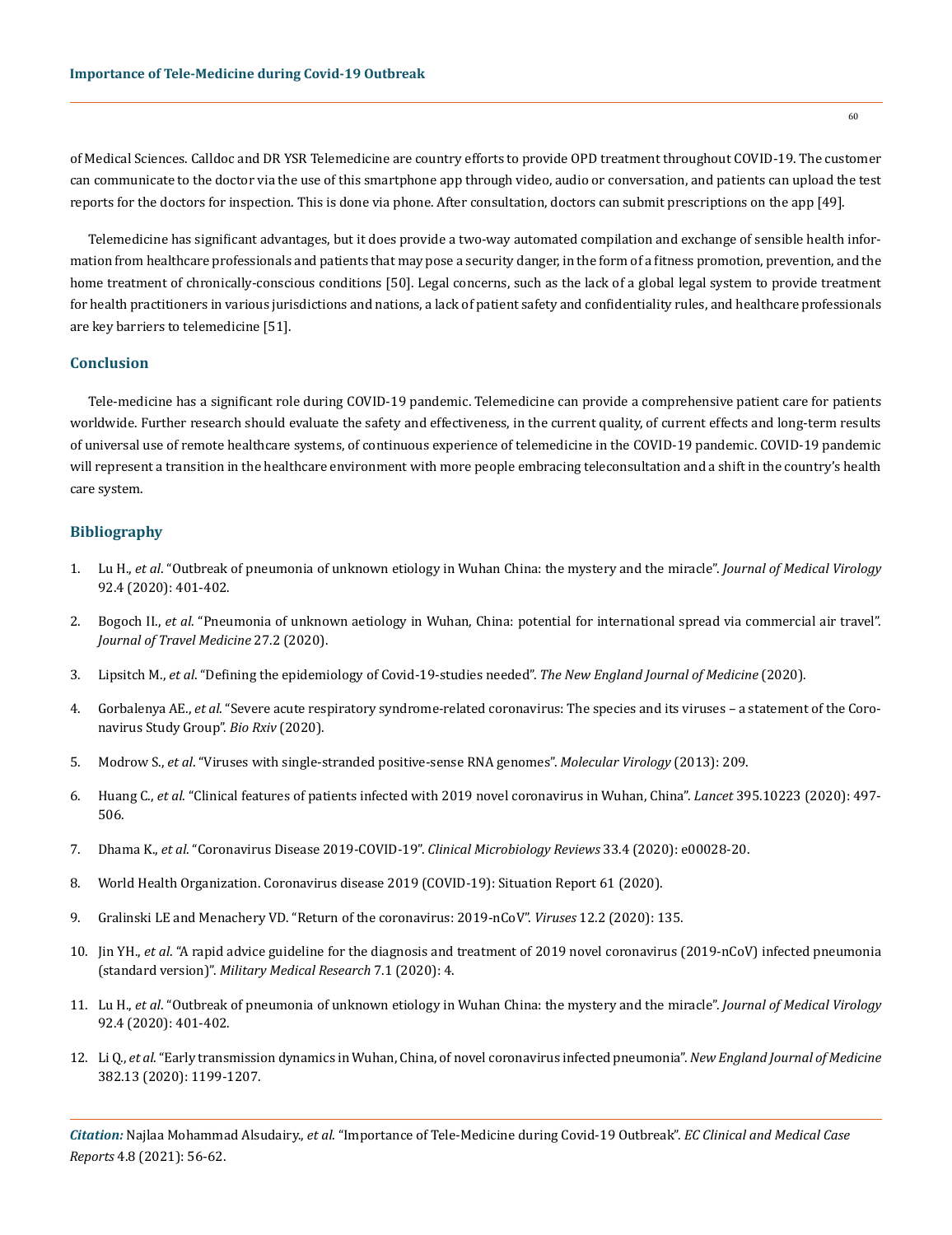- 13. Nishiura H., *et al*[. "The extent of transmission of novel coronavirus in Wuhan, China, 2020".](https://pubmed.ncbi.nlm.nih.gov/31991628/) *Journal of Clinical Medicine* 9.2 (2020): [330.](https://pubmed.ncbi.nlm.nih.gov/31991628/)
- 14. [Rothan HA and Byrareddy SN. "The epidemiology and pathogenesis of coronavirus disease \(COVID-19\) outbreak".](https://pubmed.ncbi.nlm.nih.gov/32113704/) *Journal of Autoimmunity* [109 \(2020\): 102433.](https://pubmed.ncbi.nlm.nih.gov/32113704/)
- 15. Rodriguez-Morales AJ., *et al*[. "History is repeating itself: probable zoonotic spillover as the cause of the 2019 novel coronavirus epi](https://www.researchgate.net/publication/338934614_History_is_repeating_itself_a_probable_zoonotic_spillover_as_a_cause_of_an_epidemic_the_case_of_2019_novel_Coronavirus)demic". *Infez Med* [28 \(2020\): 3-5.](https://www.researchgate.net/publication/338934614_History_is_repeating_itself_a_probable_zoonotic_spillover_as_a_cause_of_an_epidemic_the_case_of_2019_novel_Coronavirus)
- 16. [Ison MG and Hirsch HH. "Community-acquired respiratory viruses in transplant patients: diversity, impact, unmet clinical needs".](https://journals.asm.org/doi/full/10.1128/CMR.00042-19)  *[Clinical Microbiology Reviews](https://journals.asm.org/doi/full/10.1128/CMR.00042-19)* 32 (2019): e00042-19.
- 17. Van Doremalen N., *et al*[. "Aerosol and surface stability of SARS-CoV-2 as compared with SARS-CoV-1".](https://www.nejm.org/doi/full/10.1056/nejmc2004973) *The New England Journal of Medicine* [382 \(2020\): 1564-1567.](https://www.nejm.org/doi/full/10.1056/nejmc2004973)
- 18. [Velavan TP and Meyer CG. "The COVID-19 epidemic".](https://pubmed.ncbi.nlm.nih.gov/32052514/) *Tropical Medicine and International Health* 25.3 (2020): 278-280.
- 19. Wang W., *et al*[. "Updated understanding of the outbreak of 2019 novel coronavirus \(2019-nCoV\) in Wuhan, China".](https://pubmed.ncbi.nlm.nih.gov/31994742/) *Journal of Medical Virology* [92.4 \(2020\): 441-447.](https://pubmed.ncbi.nlm.nih.gov/31994742/)
- 20. [Zhou L and Liu HG. "Early detection and disease assessment of patients with novel coronavirus pneumonia".](https://pubmed.ncbi.nlm.nih.gov/32023686/) *Zhonghua Jie He He Hu Xi Za Zhi* [43 \(2020\): E003.](https://pubmed.ncbi.nlm.nih.gov/32023686/)
- 21. Liu Y., *et al*[. "Clinical and biochemical indexes from 2019-nCoV infected patients linked to viral loads and lung injury".](https://pubmed.ncbi.nlm.nih.gov/32048163/) *Science China Life Sciences* [63 \(2020\): 364-374.](https://pubmed.ncbi.nlm.nih.gov/32048163/)
- 22. Ouassou H., *et al*[. "The Pathogenesis of Coronavirus Disease 2019 \(COVID-19\): Evaluation and Prevention".](https://www.hindawi.com/journals/jir/2020/1357983/) *Journal of Immunology Research* [\(2020\): 1357983.](https://www.hindawi.com/journals/jir/2020/1357983/)
- 23. Chen N., *et al*[. "Epidemiological and clinical characteristics of 99 cases of 2019 novel coronavirus pneumonia in Wuhan, China: a de](https://pubmed.ncbi.nlm.nih.gov/32007143/)scriptive study". *The Lancet* [395.10223 \(2020\): 507-513.](https://pubmed.ncbi.nlm.nih.gov/32007143/)
- 24. [Zhang L and Liu Y. "Potential interventions for novel coronavirus in China: a systematic review".](https://pubmed.ncbi.nlm.nih.gov/32052466/) *Journal of Medical Virology* 92.5 [\(2020\): 479-490.](https://pubmed.ncbi.nlm.nih.gov/32052466/)
- 25. [WHO. A Health Telematics Policy in Support of WHO's Health-For-All Strategy for Global Health Development: Report of the WHO](https://apps.who.int/iris/handle/10665/63857)  [Group Consultation on Health Telematics, 11–16 December, Geneva, 1997. Geneva: World Health Organization \(1998\).](https://apps.who.int/iris/handle/10665/63857)
- 26. Telemedicine: centers for Medicare and Medicaid services.
- 27. [Hurst EJ. "Evolutions in telemedicine: from smoke signals to mobile health solutions".](https://www.tandfonline.com/doi/abs/10.1080/15323269.2016.1150750?journalCode=whos20) *Journal of Hospital Librarianship* 16 (2016): [174-185.](https://www.tandfonline.com/doi/abs/10.1080/15323269.2016.1150750?journalCode=whos20)
- 28. Keesara S., *et al*[. "Covid-19 and health care's digital revolution".](https://www.nejm.org/doi/full/10.1056/NEJMp2005835) *The New England Journal of Medicine* 382 (2020): e82.
- 29. Internet/Broadband fact sheet: Pew research center and American life project (2019).
- 30. American Hospital Association Fact sheet: telehealth (2019).
- 31. Telehealth satisfaction study: J.D. power (2019).
- 32. [Waller M and Stotler C. "Telemedicine: a primer".](https://pubmed.ncbi.nlm.nih.gov/30145709/) *Current Allergy and Asthma Reports* 18 (2018): 54.
- 33. Keesara S., *et al*[. "Covid-19 and health care's digital revolution".](https://www.nejm.org/doi/full/10.1056/NEJMp2005835) *The New England Journal of Medicine* 382 (2020): e82.